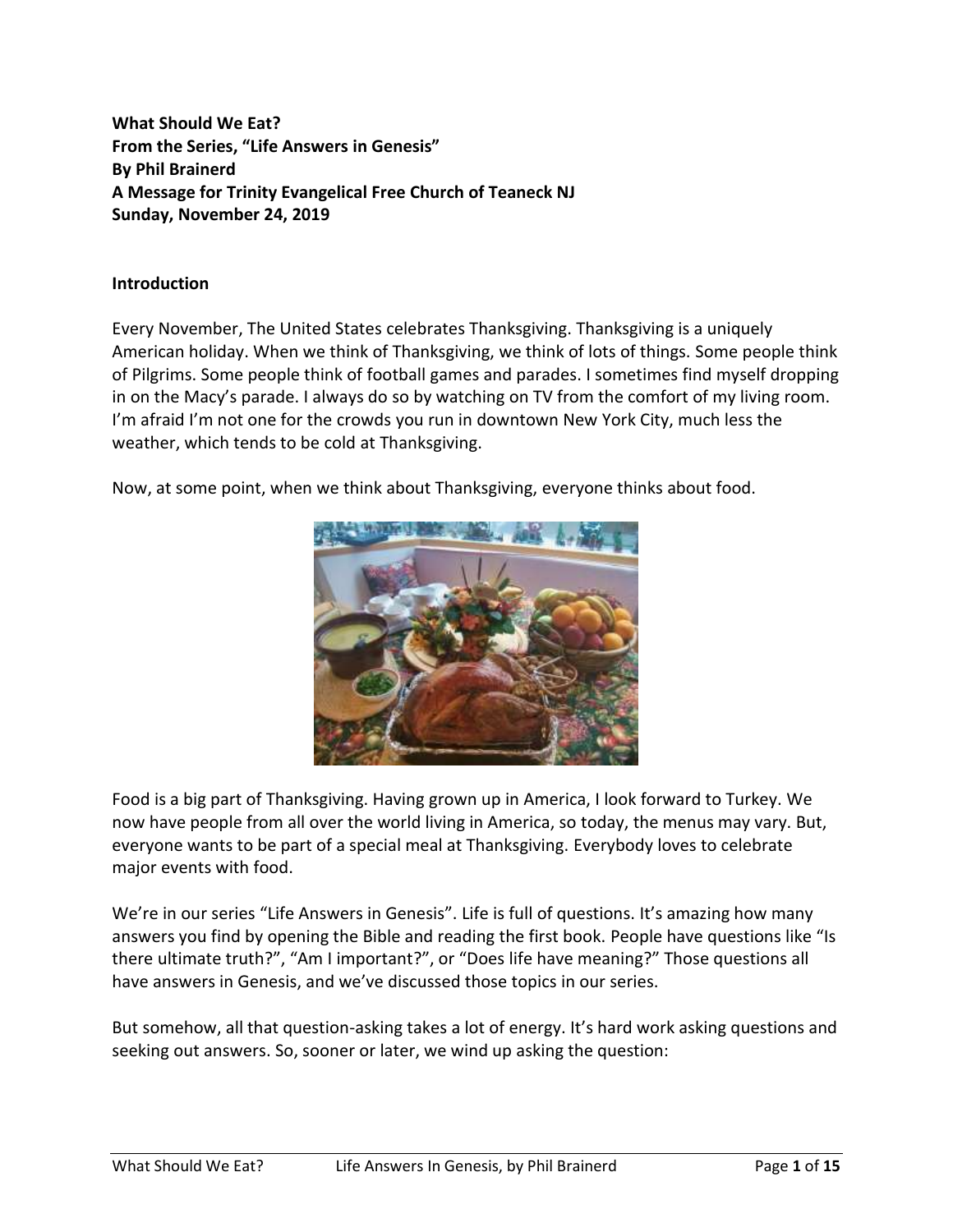### What do we have to eat?



The Bible talks about a lot of topics - One of the topics is food. So today, we're going to ask the important life question: What should we eat?

There are two reasons we want to look at this topic. First, God includes this topic in his Word, so it's important. Second, if we understand this topic, we understand a lot of things about how the world works. With those things in mind, let's see what the Book of Genesis (and what the rest of the Bible) has to say about what we should eat.

### **I. What the Bible Initially Tells Us About Food**

Our series is based on the idea that many of the answers we ask in life are answered in Genesis. In a moment, we'll go there. Before we do that though, we need to jump ahead in the Bible to the words of our Lord, Jesus Christ. He shared something that should be the foundation of our study:

It is written: 'Man shall not live on bread alone, but on every word that comes from the mouth of God. (Matthew 4:4)

Here's the first and overriding principle of what the Bible says about food:

# *Principle #1 God doesn't want us obsessing about food.*

Food is important, but our relationship with God is much more important. That's where we start. Having said that, as I mentioned a moment ago, God talks about food in his Word, the Bible. So, let's look in Genesis.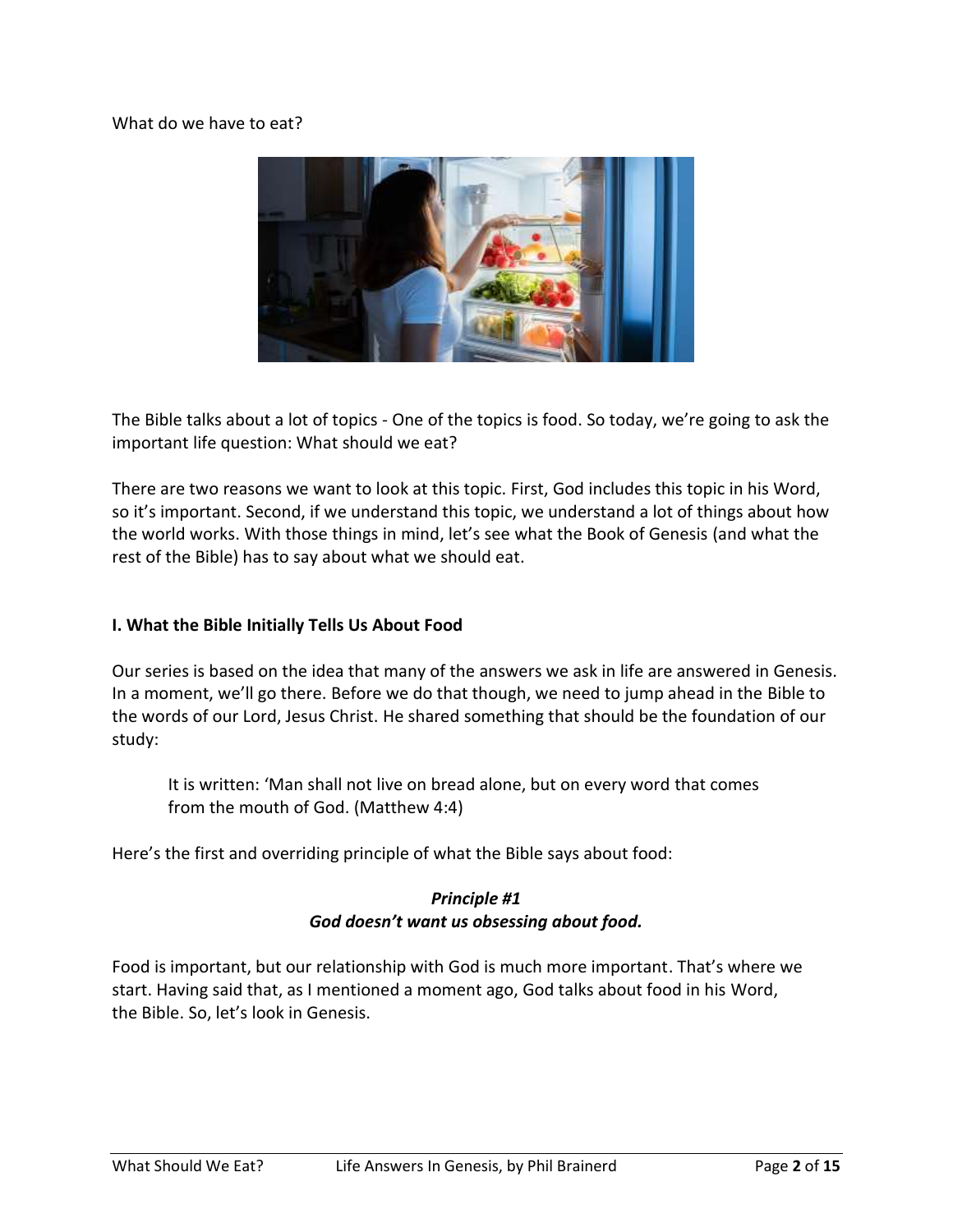Then God said, "I give you every seed-bearing plant on the face of the whole earth and every tree that has fruit with seed in it. They will be yours for food. (Genesis 1:29)

We'll look at the substance of this statement in a little bit. Right now, I want to make a point. There's a very important word in this passage. It's the first word: "Then".

# "*Then* God said…"

The point is this: God said and did a lot of things prior to this. We've spent several sessions talking about those things.

Before we move on, let's remind ourselves about a summary of what we've learned from that study.

- God is First.
- God is in control.
- God knows what he's doing.
- God is good.
- God cherishes me.

Let's focus on the point, "God knows what he's doing." It's a very practical statement, and very helpful when we make decisions. Today we'll see a good example of why it's important.



God demonstrated that he knew what he's doing when he built our universe. It's a fantastic display of God's power and wisdom. We've spent considerable time talking about that in our series, so we won't spend more time there right now.

After creating this fantastic universe, and after creating the animals with their fantastic variety and complexity, God created humans. Humans were the pinnacle, the highlight of his creation. After he did that, he put them into a garden full of food.

## *Question: When he did that, do you think God knew what he was doing?*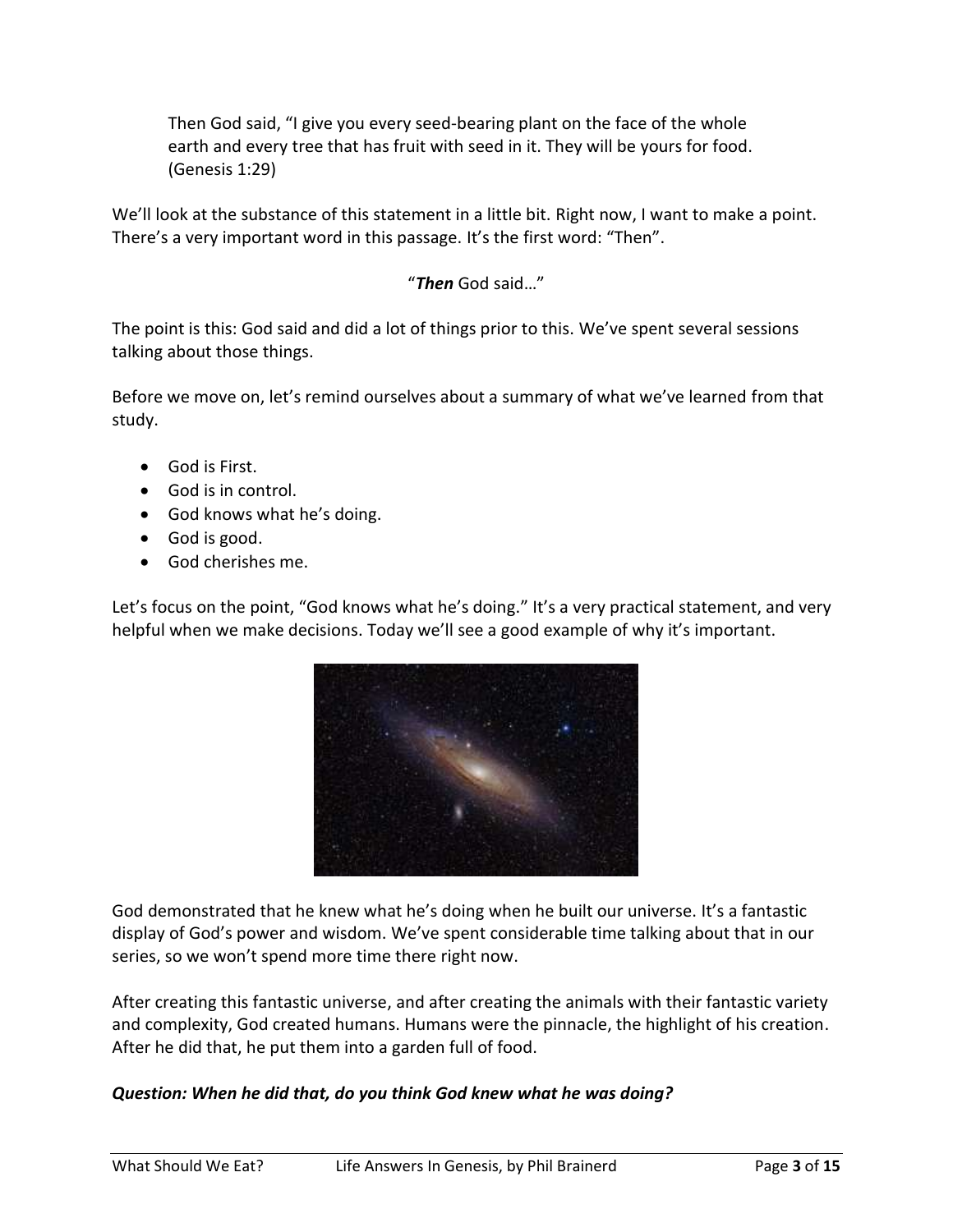And the answer is: Of course, he did. He designed us. He knows what's best for us.



Designers of any mechanism know the best fuel for what they design. If you have a standard American automobile, it probably needs gasoline to run. More than that, it probably needs a specific grade of gasoline:

- Regular (87 octane)
- Mid-Grade (89 octane)
- Premium (92)

If you put low-grade, regular gasoline into an expensive car that's designed to run on Premium, you'll likely run into problems. Surprisingly, if you put high-grade gas into a car designed to run on regular, you may also create problems.

Here's another thing: Many large trucks run on diesel fuel. Don't try putting diesel fuel into a vehicle designed for gasoline. You'll have big problems.

The people who design vehicles know what kind of fuel the vehicles need. Here's an important point: *The designers tell us what that fuel is.* My car has a little sticker just inside the fuel port. It tells me clearly what fuel to put in. My car has an operator's manual. It tells me clearly what fuel to put in. The designers of any vehicle have designed the vehicle for a specific fuel, and they tell us what that fuel is. If you use the correct fuel, your vehicle runs well. If you don't use that fuel, you'll run into problems.

Here's are the questions for us today: *Has our designer, the designer of bodies, designed us to run on a specific fuel? Has he told us what that fuel is?*

Many people think that the answer to those question is "yes". But, is that what the Bible teaches? Let's find out. We'll read our opening Scripture passage again. This time we'll go further than the first word.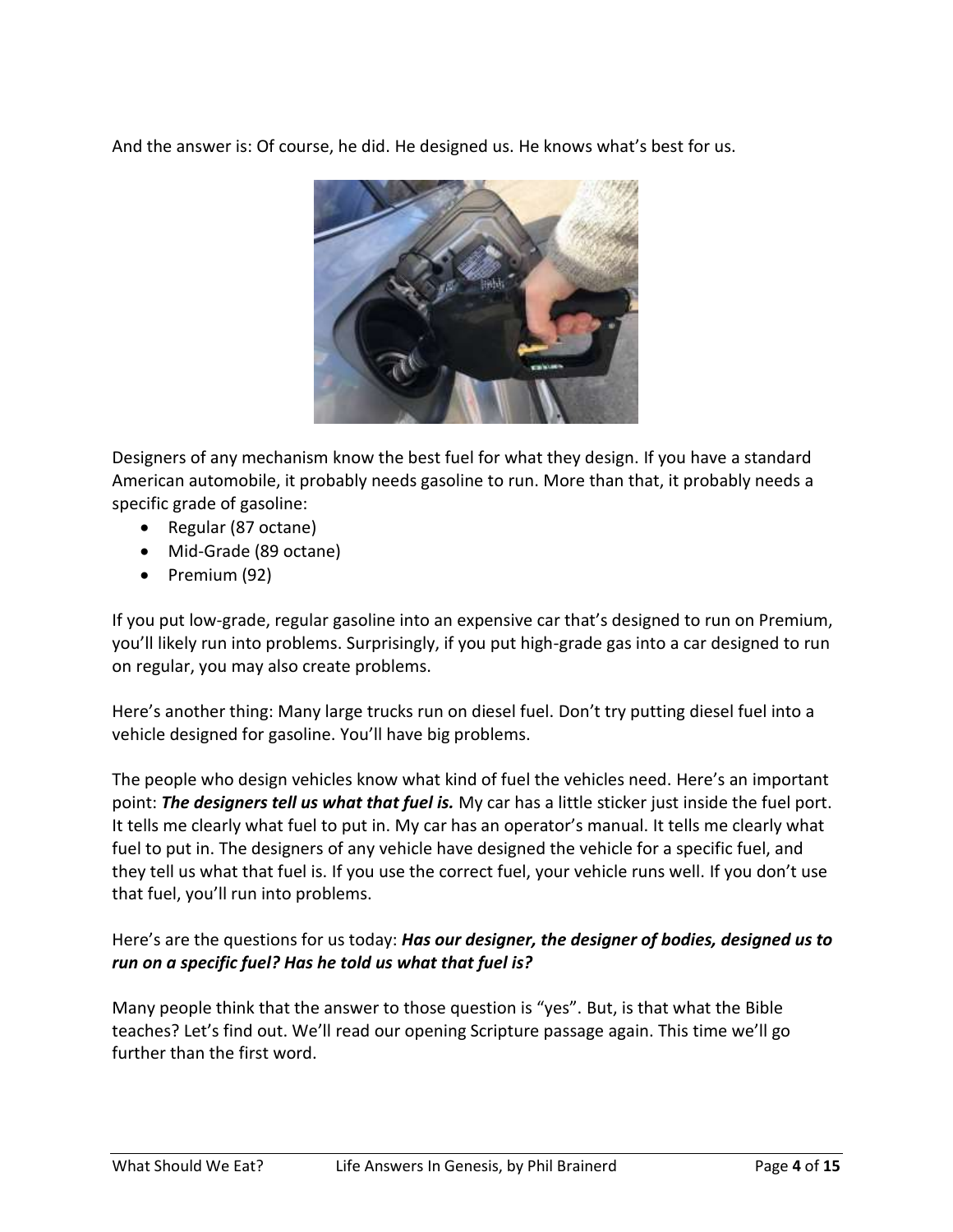Then God said, "I give you every seed-bearing plant on the face of the whole earth and every tree that has fruit with seed in it. They will be yours for food. (Genesis 1:29)

So, God, who knows what he's doing, puts Adam and Eve on planet earth and tells them that they should eat certain things. Let's call those things, "God's Food Group Number 1". God's food group number 1 has: All plants with seeds.

- Fruit.
- Vegetables.
- Nuts.
- Seeds.
- Grains.

From this, let me state a principle.

# *Principle #2 We can eat the food that God has officially given to us.*

Note: Am I saying we should only eat fruits and vegetable? We'll get to that in a little bit. Before we do that, let's hit another important point. Right about now, someone in the crowd is saying, "Isn't this obvious?" "Doesn't everybody know that you can eat Fruit? Even more, aren't we *supposed* to eat Fruit?"

Well, not so fast. Did you know that Fruit is evil?



Yes, that's right. You're looking at a picture of Dr. Annette Bosworth. She is one of the proponents of a low-carbohydrate diet. This image is from YouTube, and accompanies a video entitled, "Why Fruit is Evil – Sugar in Fruit is Bad for Your Health". She thinks you should avoid fruit. You should eat only low-sugar vegetables and meat.

Dr. Bosworth isn't alone – there are lots of people like her in bookstores and all over the Internet. Here's an important note: *She says that science backs her up.* There have been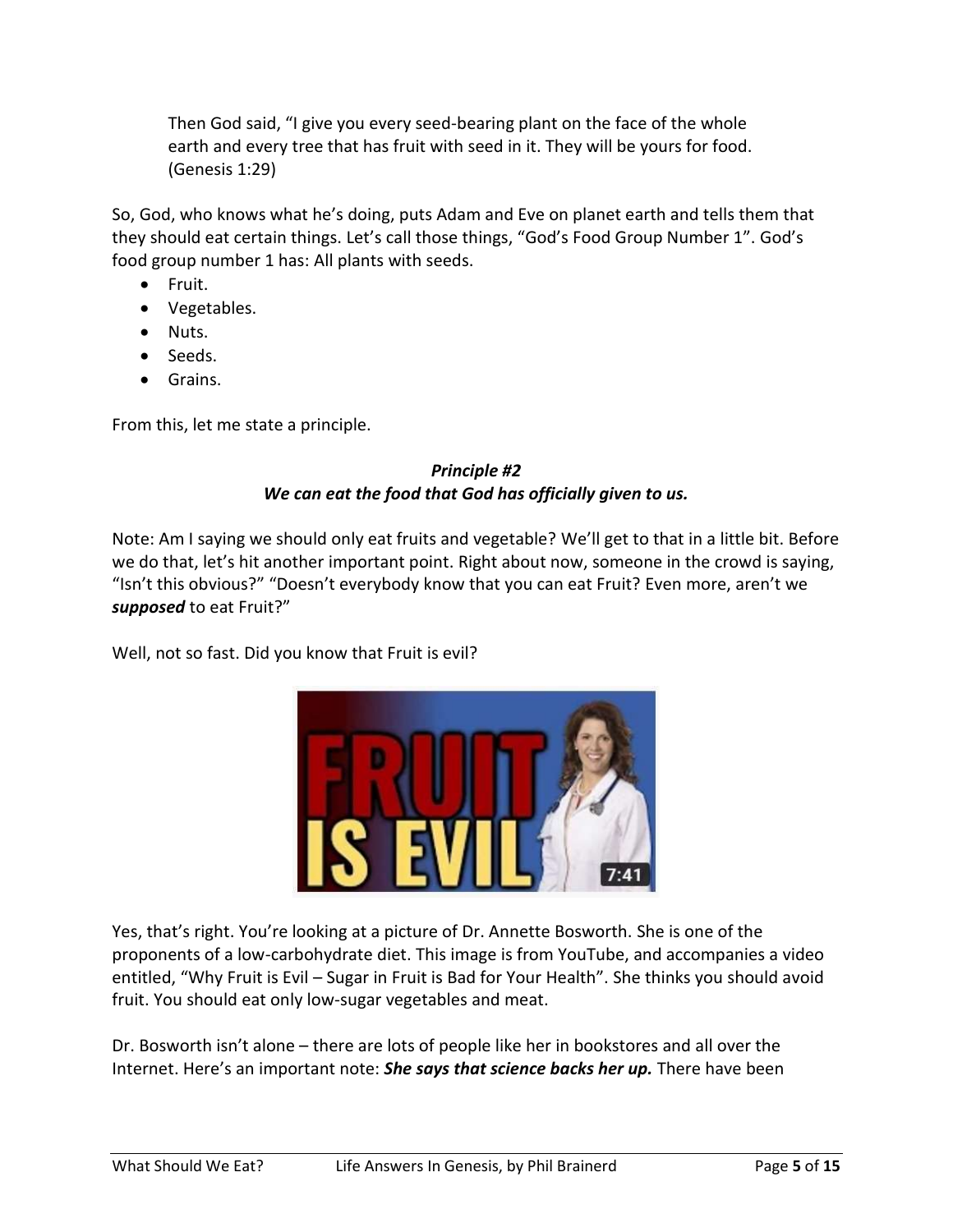studies done to prove her ideas. *Or so she says.* She's a medical doctor; she has "M.D." after her name. So, whatever she says must be true, right?

If that's not surprising enough, there are others out there with interesting ideas about food. Did you know that grain is bad for you? You should avoid most grains, or so some say, because grain creates all kinds of problems. You should also avoid legumes; this includes beans, peas, and peanuts among other foods. Many of the people who say these things claim that science backs them up. Studies have been done, they say, that support their views.

How have we gotten to this point? This is why we started with the idea that, if we understand what the Bible has to say about food, we learn not only about food, but we learn a lot about how the world works.

Here's how we got to this point.

### **II. Biblical Thought is often Challenged.**

#### *We need to understand some things about science.*

One of the most fundamental of truths in the Bible is that we have a Creator. This creator has unimaginable power and intelligence. To make that practical, as we've said several times now, that means God knows what he's doing. On top of that, our Creator cares about us; he cherishes us, and he talks to us.

Many people reject this. They don't believe in a creator. We've all heard the title: These folks are known as atheists.

If you're a scientist, and you reject the idea that the universe has a Creator, you have to find another explanation for this fantastic universe that we live in. The atheist explains our universe by saying that it's a product of chance.

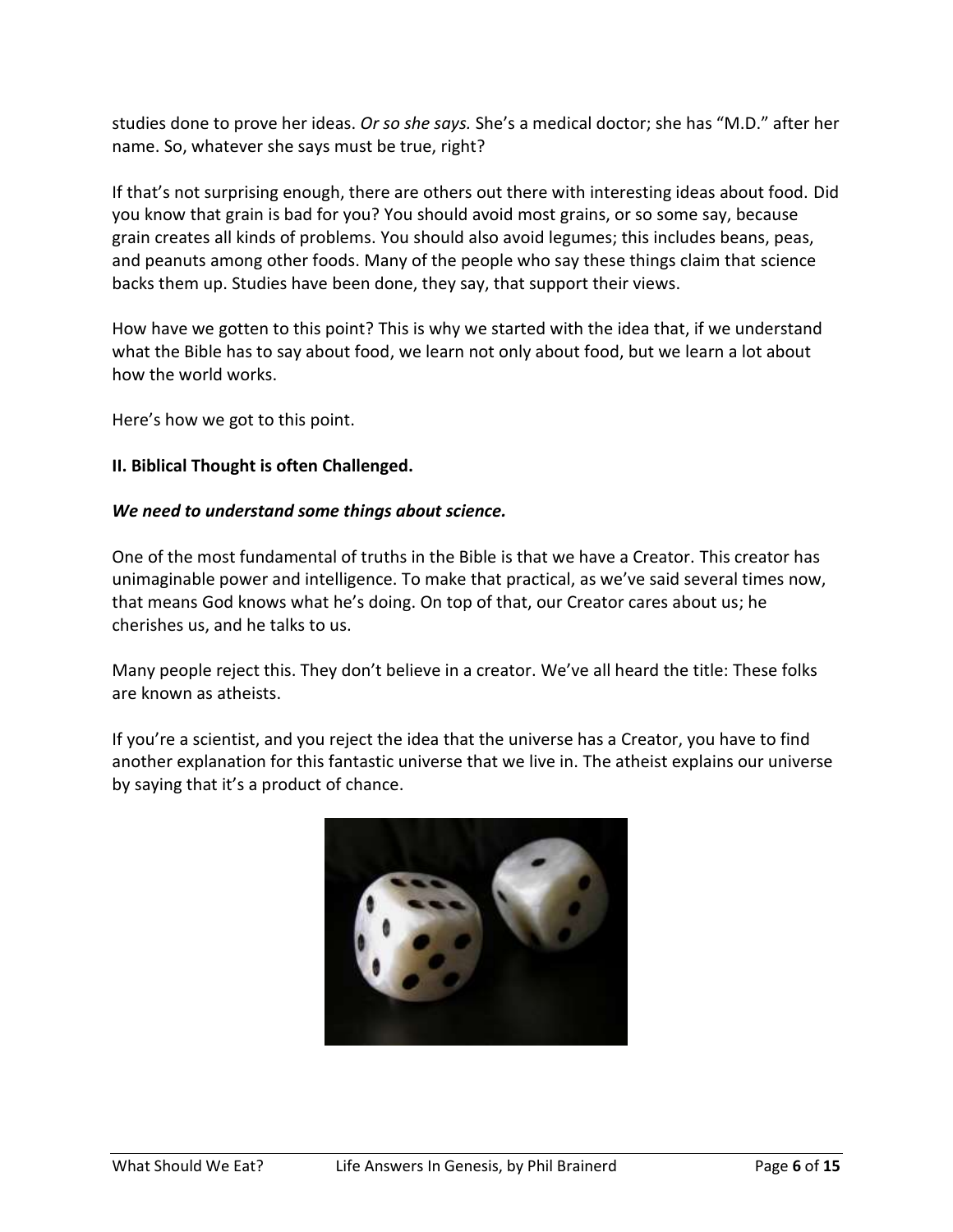Everything, to the atheist, is random. The whole universe is just little atoms bumping into each other and producing all kinds of different things. At some point, this process, we are told, produced life. The randomly-produced life randomly became complex.

Here's an important foundational principle for people who think this way:

- The random life, we are told, ran into all different kinds of random conditions on our planet.
- The random life *adapted* to those random conditions.
- If the random life ran into plants, the life learned to eat the plants.
- Some of the random life decided to eat other life.

At some point, the random life produced primates which later become humans. You've all seen the chart:



There are a number of problems with this concept. *The biggest problem is that it's based on an assumption, not facts.* As we've said in other places in our series, many famous scientists don't hold to this notion that the universe can only be here because of chance.

For now, let's concentrate on a problem that relates to our topic. Along the way in all this random adapting, the animals ate different things. At one point, some random monkeys were sitting in a tree eating fruit that they found. Here we see the classic monkey with a banana.

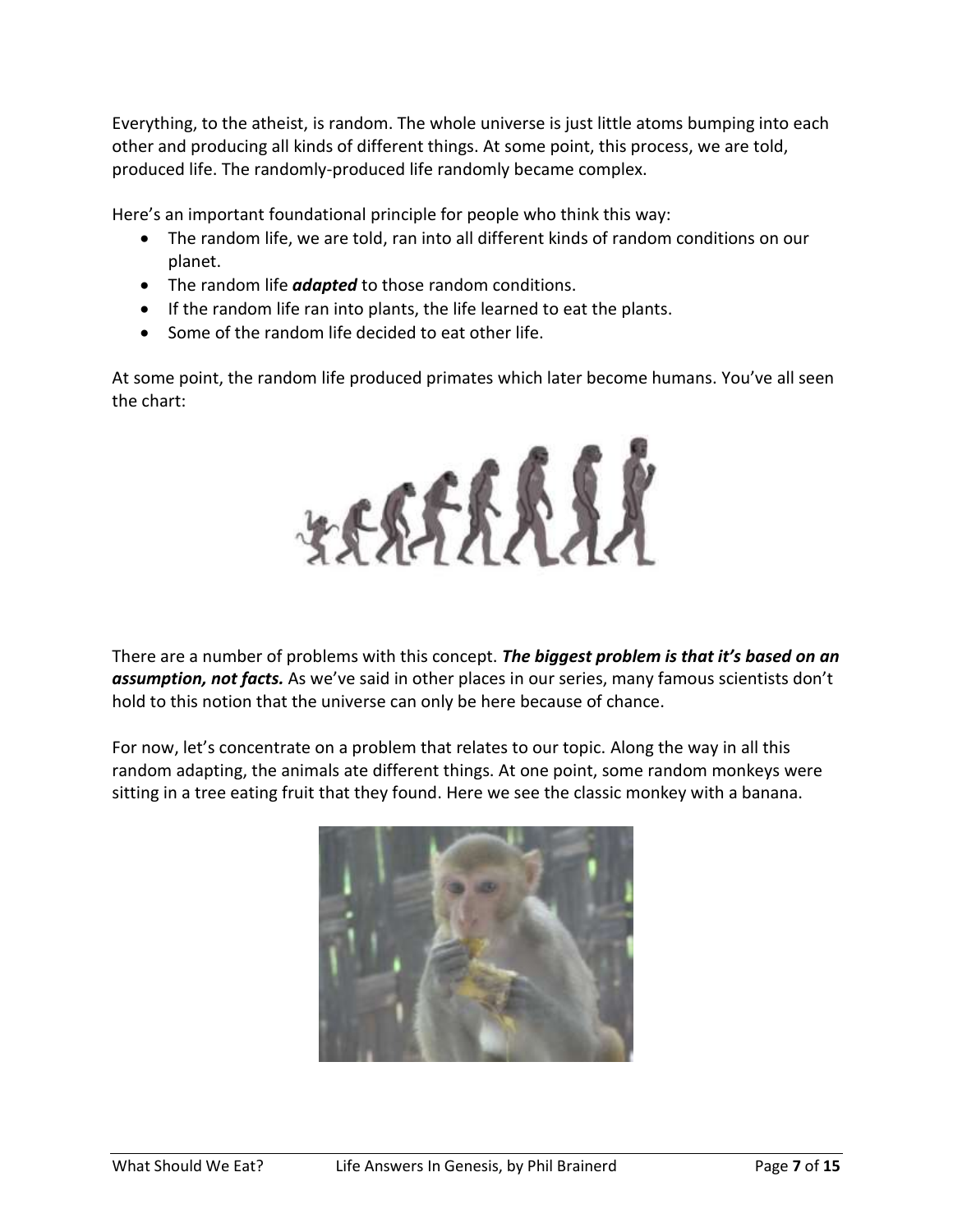Later, when the monkeys evolved, they came down from the trees, and they ate other vegetable matter that they found on the ground. This included vegetables, legumes and grain.

So, there are some who say evolution teaches that we should be **vegetarians**. We *should* eat fruit, vegetables, grain, and legumes because that's what we were *evolved* to eat. These people would say that humans eventually learned how to hunt, but when they did, that introduced all kinds of health issues. We are capable of eating meat, these people say, but it's not our best fuel.

These people claim they have scientific studies to back them up.

Others say that random humans eventually evolved and learned to make weapons, and they learned how to hunt.



These were loosely called the "cave men". So, some people who rely on evolutionary theory say we should eat like the cave men. those who hold this view say we should eat mostly protein and fat. When the cavemen couldn't find meat, we are told, they ate vegetables. But not grain, and not legumes. There is some discussion about whether they ate fruit, and if so, how much. They may have eaten only at small amounts of fruit, when it was in season.

People in this camp say that humans ran into big problems when they started farming. They say that introducing grain and dairy products into their diet produced humans who were smaller, weaker, and more prone to illness. This is called the **Paleo** diet or in some related cases, the **low-carbohydrate** diet.

People who hold this view also say they have studies to back them up.

Well, right away, we see a problem.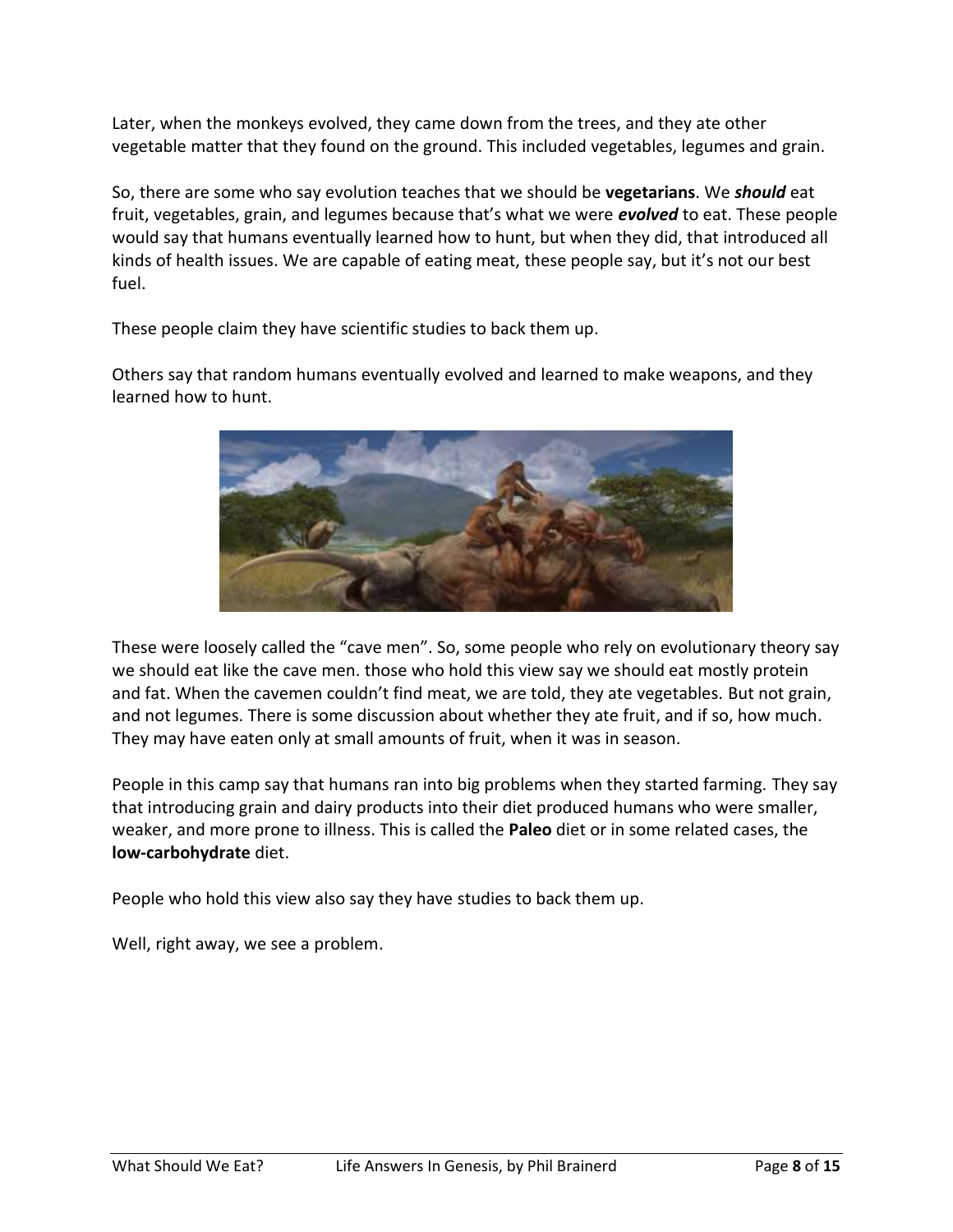

We have at least two groups of people who say their theories on diet are the logical product of evolutionary thought. They both claim they have studies to back them up. But, they have totally different ideas about how we should eat.

How do we approach this dilemma? We have to understand science. Here are some important facts:

- Science is complex.
- Science is often imperfect.
- Scientists often disagree.
- The history of science is littered with ideas once thought to be true, but which were later disproven.

Scientists sometimes get it right. Sometimes, scientists get it wrong. Any good scientist or historian will tell you this is true. Because of this, it's OK to be skeptical when someone makes the broad statement that something can't be argued because "science" proves it.

So, when someone tells you to "eat like the cavemen" because "science proves it", it's OK to be skeptical. When someone tells you to be a vegetarian because "science proves it", again, it's OK to be skeptical.

Let's get back to our main idea. God created humans and put them on a planet full of food. *What if he knew what he was doing?* In that case, let's read some more about what the Bible says about us and the food we eat.

## **III. More about what the Bible says**

The Lord God took the man and put him in the Garden of Eden to work it and take care of it. (Genesis 2:15)

Adam made love to his wife Eve, and she became pregnant and gave birth to Cain. She said, "With the help of the Lord I have brought forth a man." Later she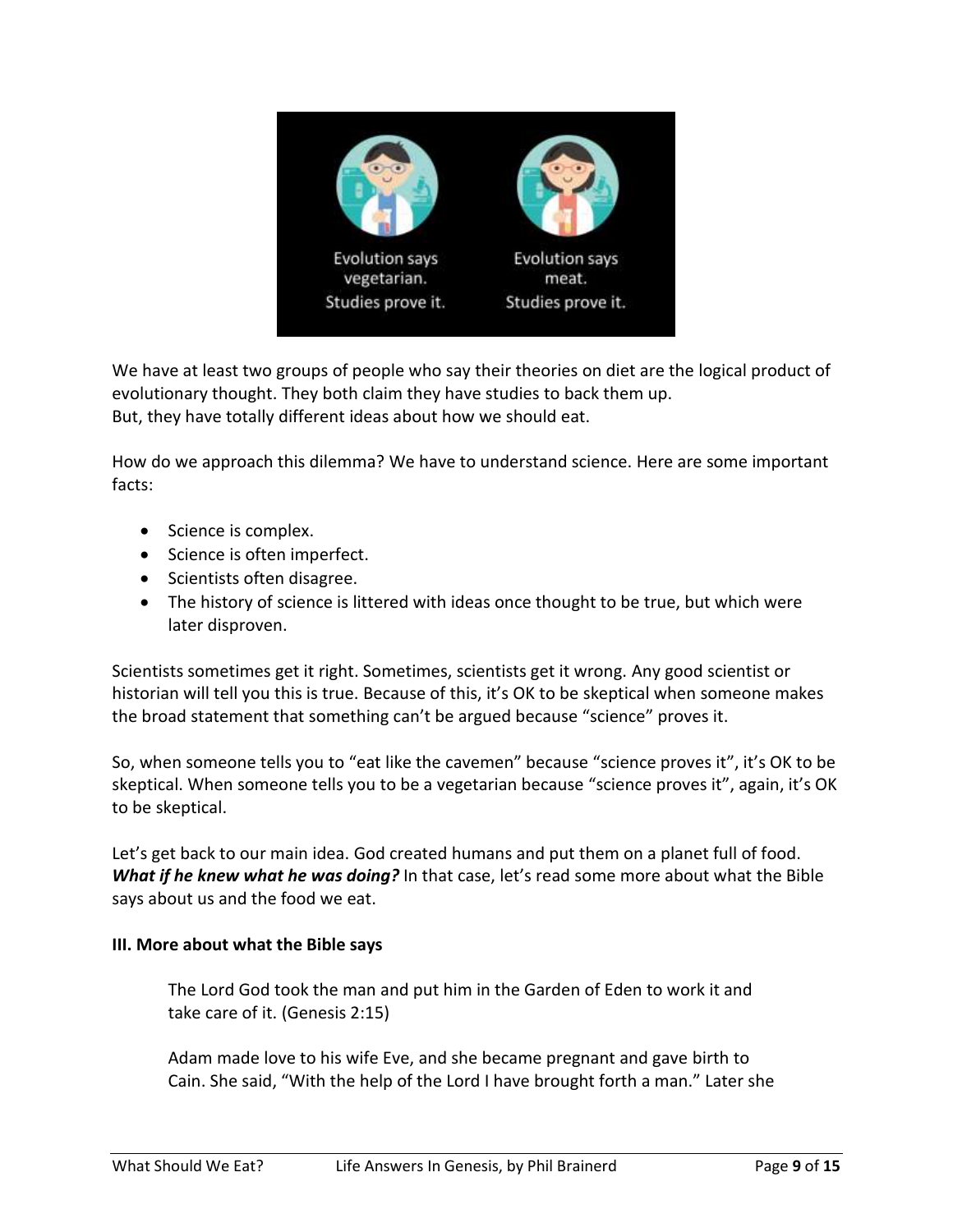gave birth to his brother Abel. Now Abel kept flocks, and Cain worked the soil. (Genesis 4:1-2)

We learn something important from the first chapters of Genesis. We're told in the Scripture that the first humans were not cavemen. They were not hunter-gatherers. *They were farmers.* They grew their food. They domesticated animals.

At that time, humans were officially given plants to eat. Because they had animals on their farms, they may have consumed dairy products. There are many believers who look at this and suggest that all believers should limit their diet to plants, and maybe dairy products. There is no doubt about how the first humans ate, so there is some validity to this kind of thinking.

I've just said we need to be careful with science, but not to the point where we ignore it. Let's look at some important observations by a scientist.



You're looking right now at a picture of Christina Warinner. She's an anthropologist from Harvard. In this picture, she's examining a very old skull. Anthropologists do different things, but one of the things they do is dig. Sometimes, they dig up people. This may sound a bit impolite, but it's how some science works.

Normally, when you bury people, you plan on them staying in the ground. In reality, sometimes others come along later and dig up the buried people. Now, although impolite, this isn't a problem, because all the dug-up people have something in common: *They're all dead.* Every single one. There are no records of anthologists digging up a 10,000 year old grave and the person inside says, "Thanks - It was really stuffy in there!' The bodies certainly don't complain about being disturbed. This sounds like I'm just kidding, but please file that fact away for a few minutes.

Back to Dr. Warinner - When she digs up old bodies, she looks at their teeth. Here's why: If you ever visit a dentist, the dentist will likely give your teeth a professional cleaning. This involves scraping off calcium deposits that build up on your teeth over time. If you go often, the calcium deposits are minor. If you never go, as was the case with ancient peoples, the deposits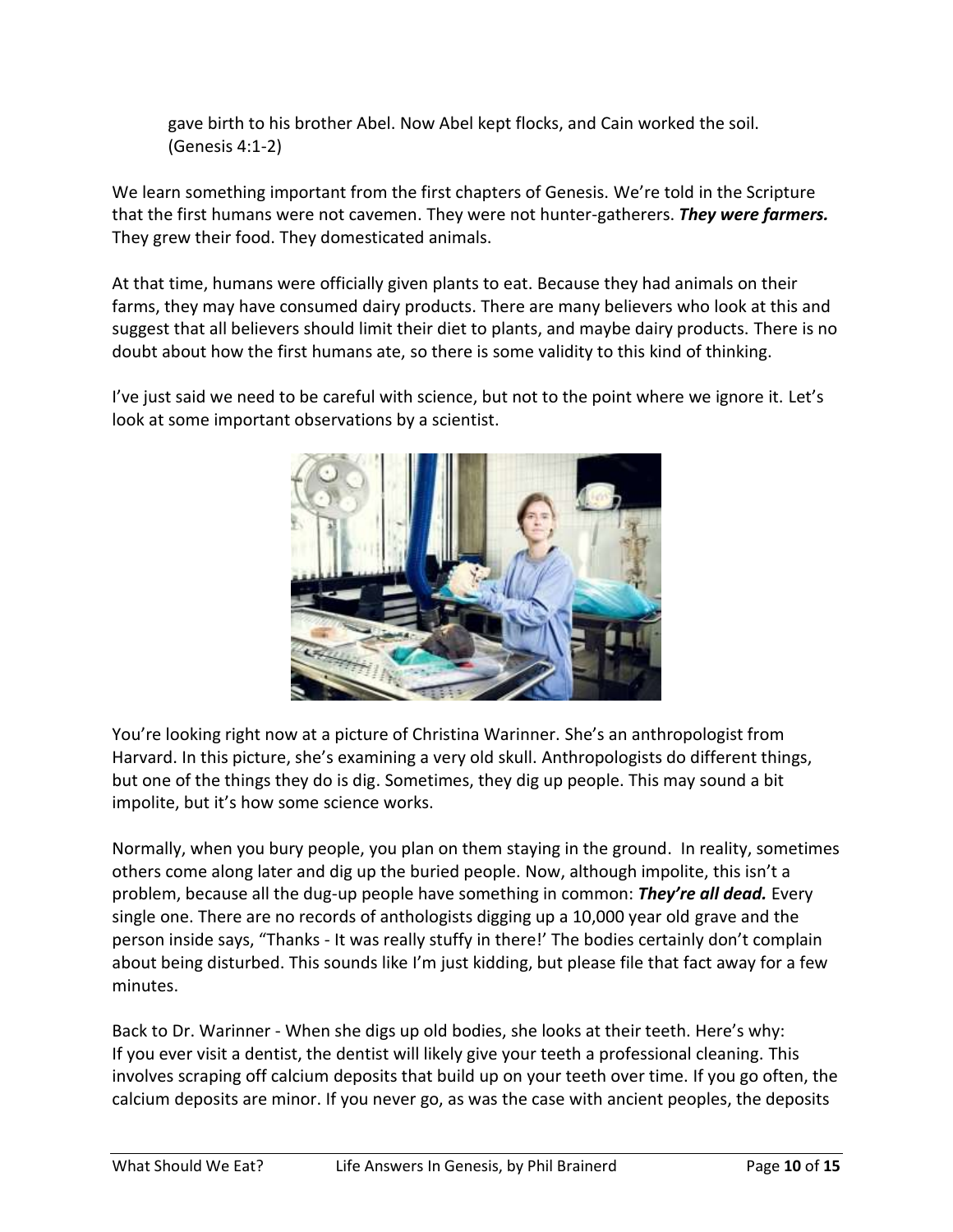become notable. When Dr. Warinner looks at the calcium deposits of people who have been buried for tens of thousands of years, do you know what she finds in there? Grain. Ancient people ate a lot of grain, and some of it got stuck in their teeth. Apparently, toothpicks were invented fairly late in human history. So, Dr. Warinner claims she has debunked the idea that all ancient people were all cavemen who only ate only meat and vegetables.

As I said, scientists often disagree with each other.

So, as I said, eating plant-based foods is clearly legitimate. I don't fault anybody who wants to be a vegetarian. *But, should we only eat plants?* Let's read another passage.

Then God blessed Noah and his sons, saying to them, "Be fruitful and increase in number and fill the earth. The fear and dread of you will fall on all the beasts of the earth, and on all the birds in the sky, on every creature that moves along the ground, and on all the fish in the sea; they are given into your hands. Everything that lives and moves about will be food for you. Just as I gave you the green plants, I now give you everything. (Genesis 9:1-3)

God now says that he has given humankind everything that moves, along with plants. Everything. Again, our question: *Did God know what he was doing when he did this?* Again, I would say, "of course".

God gave only one limitation to this statement, that we see in verse 4.

But you must not eat meat that has its lifeblood still in it. (Genesis 9:4)

Theologians have debated the meaning of this. I'm going to quickly give my opinion. God constantly makes distinctions between humans and animals. We are not animals. We are much higher. A predator, such as a lion or wolf, will catch another animal and eat it *while it's still*  alive. It's not pretty. If you want to have your lunch ruined, watch a documentary about how predators conduct themselves out in the wild. We are to be different.

Blood is a sign of life. God says we may choose to eat animals, but we should allow them to live in humane ways, and when it comes time to eat them, we are to slaughter them in a humane way. Only when the animal is dead can we eat it. Otherwise, we're no different than lower animals.

We're running out of time, and we've only begun to hit on what the Bible says about food. Let's look at just a few more passages before we close.

By the sweat of your brow you will eat your food until you return to the ground,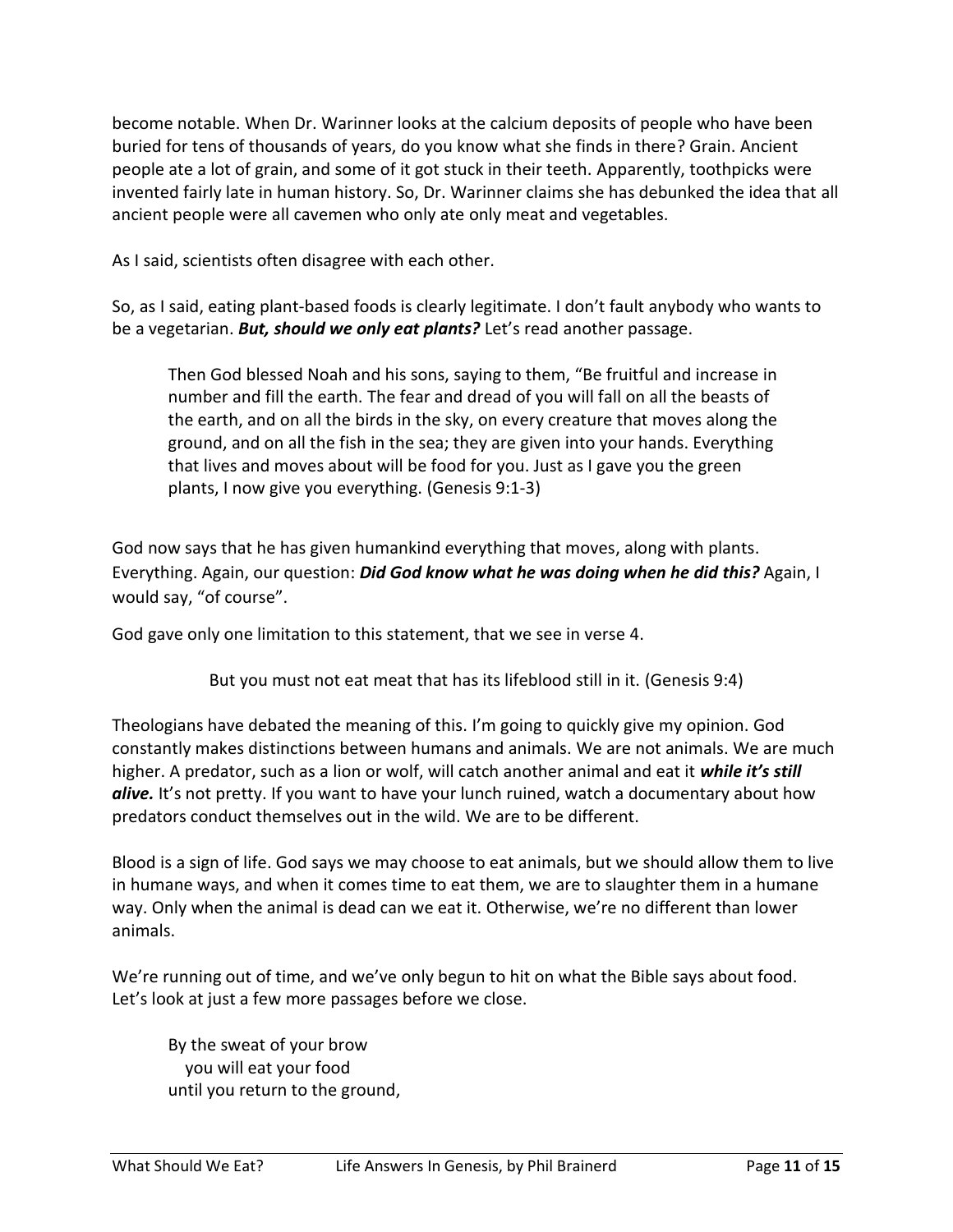since from it you were taken; for dust you are and to dust you will return." (Genesis 3:19)

We talked about this last week, but let's summarize it in one sentence: *According to the Bible, the world is broken, and we're broken, too.* We all die someday. The reason I joked earlier about buried people being universally dead is that I occasionally hear people say that eating the right foods could make you avoid aging forever. Sorry, no. That has never worked. No amount of right-eating will prevent our eventual demise. Understand that, whatever organism, human or otherwise that was ever dug up, they often ate the food they were "evolved" to eat. This didn't prevent any of them from dying.

Let me make an observation: We're all broken, and we show it in different ways at different times. This is manifested in many ways, including our health. We're all different, so we break in different ways, at different times.

For example: Some people have allergies. There are people so allergic to common things that their lives are in danger if they make contact. Some people are allergic to peanuts. Some of those people are so allergic that consuming one peanut could kill them. Some people are allergic to gluten in grain products. They must eat special, gluten-free bread or avoid grains alltogether. Otherwise, they can get very sick. Because of this, we see an obvious fact: Food that is healthy for one person can be poisonous to another.

This leads us to our next principle:

# *Principle #3: Because we live in a broken world, sometimes we can't eat things that others can. So, it's OK to try alternate diets if they work for you.*

Because of this fact, I'm not troubled when I hear that someone who struggled with illness tried a new way of eating and felt better. If there are people who can't process peanuts, maybe there are people born who can't process meat? If those people try a vegetarian diet, they may feel better. Other people may have trouble processing sugars and carbohydrates. Those people develop blood sugar problems.

To complicate things a little further, some people may lose the ability to process certain foods as they age. Something you could eat as a child may not work so well as you get older. I'm one of those people. When I was young, I could eat all kinds of carbs and sugars. A few years ago, I found that I was developing blood sugar issues. I've been able to address that by avoiding refined flours and refined sugars, and by taking a minimal dosage of a medication that helps people in my situation. I'm able to handle small amounts of complex sugars like honey and maple syrup, but others in my situation can't tolerate them. More about that in a minute.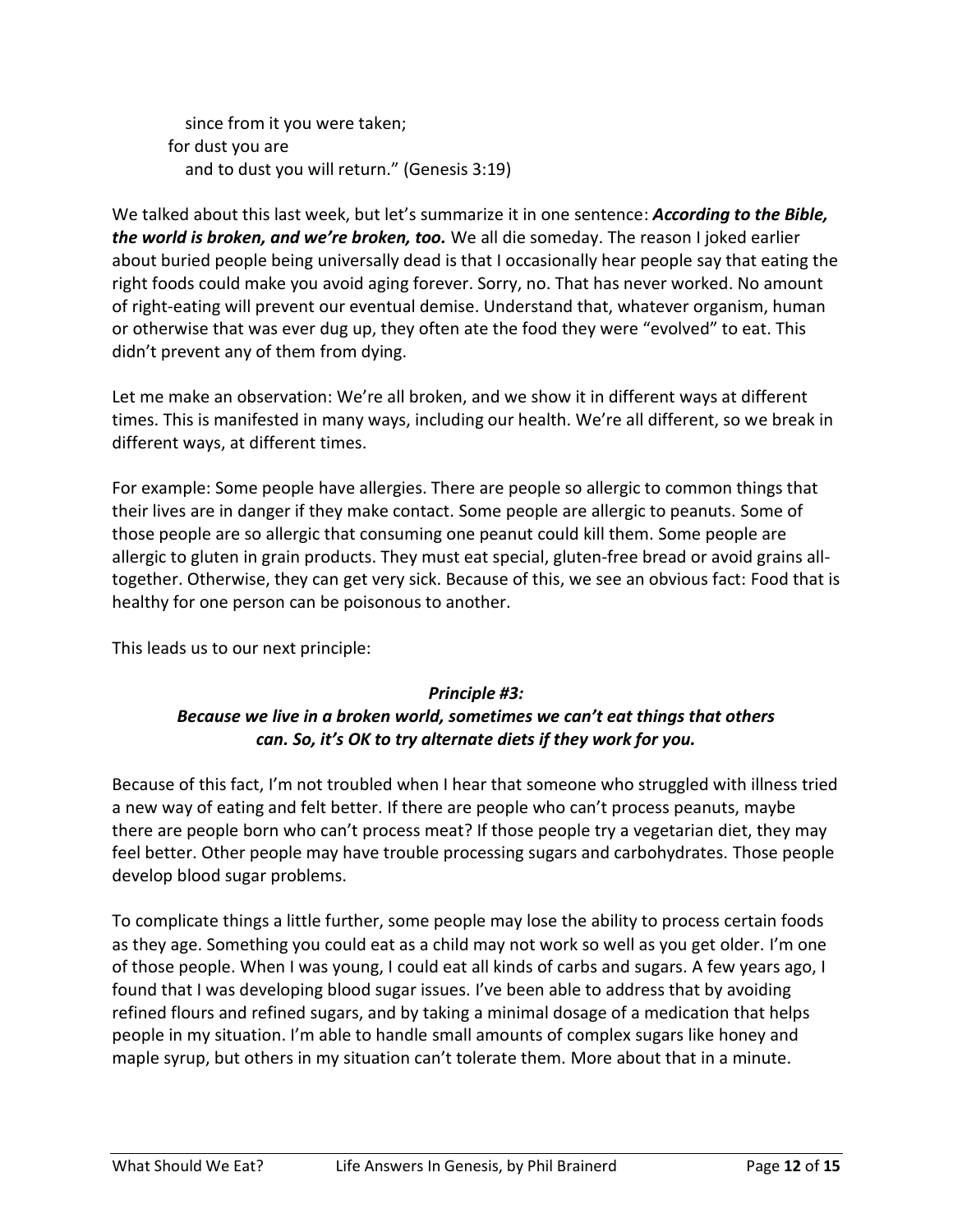So, I never criticize people for going on specialty diets. *I just ask them to realize that what works for them may not work for others. And, if a given food works for them, it's not because they're eating what they're 'evolved' to eat - They've just found a type of food that works for them while avoiding foods that don't.*

To add to this pile, we do all kinds of things to our food that ancient people didn't do. We process our food. We pull it apart and put it back together in odd ways. We take whole wheat and we remove the bran and the wheat germ. We take sweet things and pull out everything that's not sweet, making substances like table sugar and corn syrup. There are a lot of concerns about those substances. When we refine food, we're left with products that have much less nutrition than the food that God made for us. Add to this, we irradiate our food. We genetically modify our food. We coat our food with all kinds of chemicals that do everything from keeping bugs away to making the food last a long time on store shelves. *In other words, we act as thought God didn't know what he was doing. We think we can easily improve our food by tinkering with it.*

There may be something to the notion that we should try to eat our food, whenever we can, the way God made it. This is because he knew what he was doing when he made the food. So, if you can afford organic, whole foods, give it a try.

This leads us to a fourth principle:

# *Principle #4 Whenever you can, eat food the way God made it.*

Let's look at one more passage:

The Lord said, "I have indeed seen the misery of my people in Egypt. I have heard them crying out because of their slave drivers, and I am concerned about their suffering. So I have come down to rescue them from the hand of the Egyptians and to bring them up out of that land into a good and spacious land, a land flowing with milk and honey… (Exodus 3:7-8)

Imagine this: God sees his chosen people suffering, so he rescues them. He then takes them to a very special place, the "Promised Land".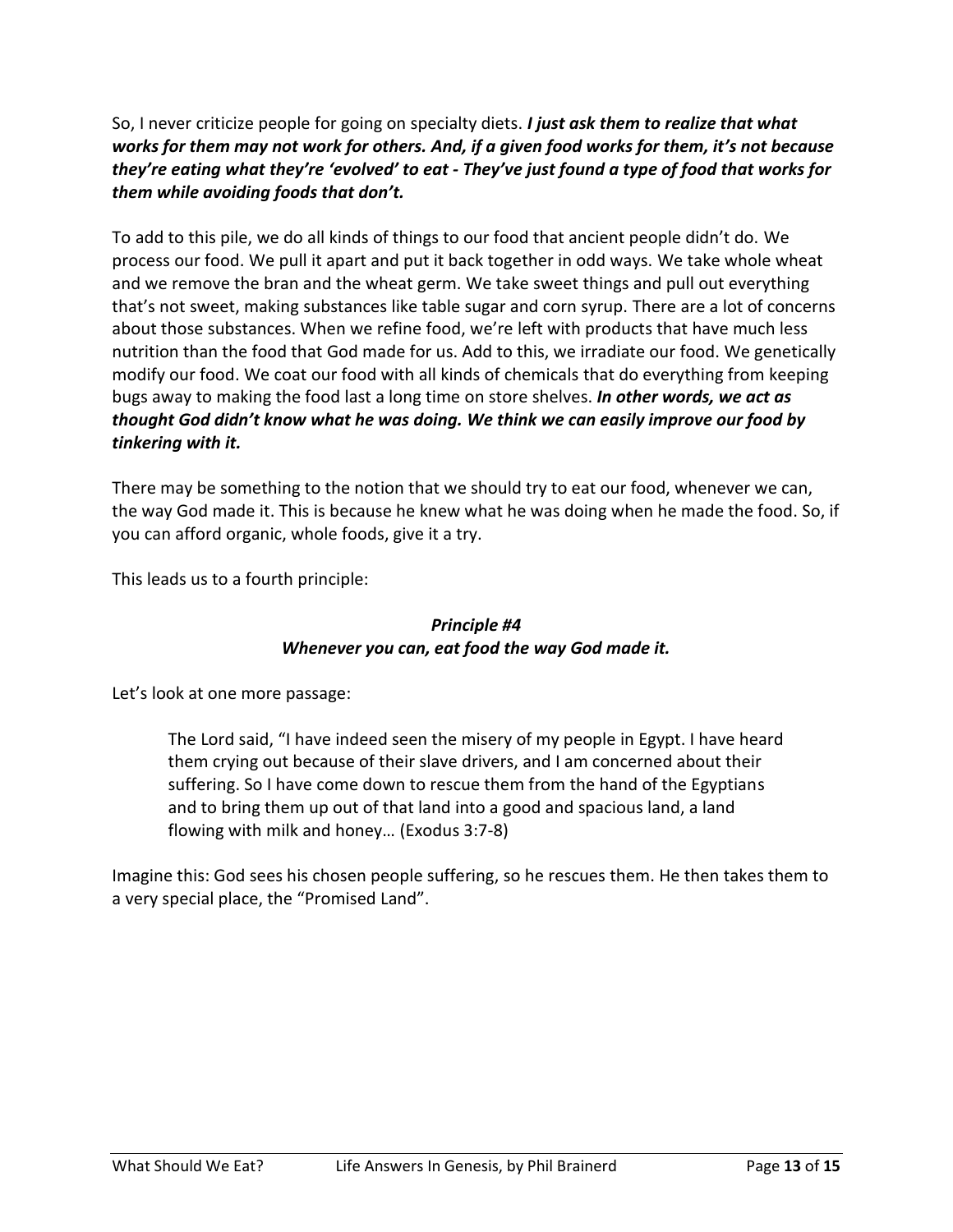

*Question: Would God do all of this and then surround his chosen people with poison?* No, he wouldn't do that because he loves his chosen people, and because he knows what he's doing. He would fill that land with food that's good to eat and good for the people who ate it.

So, what kind of food did people eat in the "promised land". Well, we just read that they had milk and honey; lots of it. So, I that makes dairy OK. It makes natural sweeteners like honey OK. The people had abundant grain that they ate in different ways. They probably ate whole grains. And, they sometimes ate animals that roamed on pasture lands and were slaughtered in humane ways.

Now again, I want to be careful mentioning science and studies, but there is one study that was very interesting. It's called: *The Blue Zone Study.* The researchers who conducted this study asked three simple questions:

- Where are the people on our planet who live the longest, healthiest lives?
- What do they eat?
- How do they live (what are their activities)?

When these researchers looked around, they found five regions they called "Blue zones". These places have the most people who lived to be a hundred years old. If people don't live to a hundred, they tend to die in their sleep at a very advanced age, after a healthy life, rather than suffer from debilitating, chronic illnesses. Do you know that these people eat? *They eat all the things God gave his chosen people in the promised land.*

**Important note:** I'm not a doctor, so talk to your doctor before making major changes in your diet. However, many doctors will applaud if you tell them that you're cutting down on processed foods and trying to include whole foods in your diet. This is also called a "Mediterranean" diet.